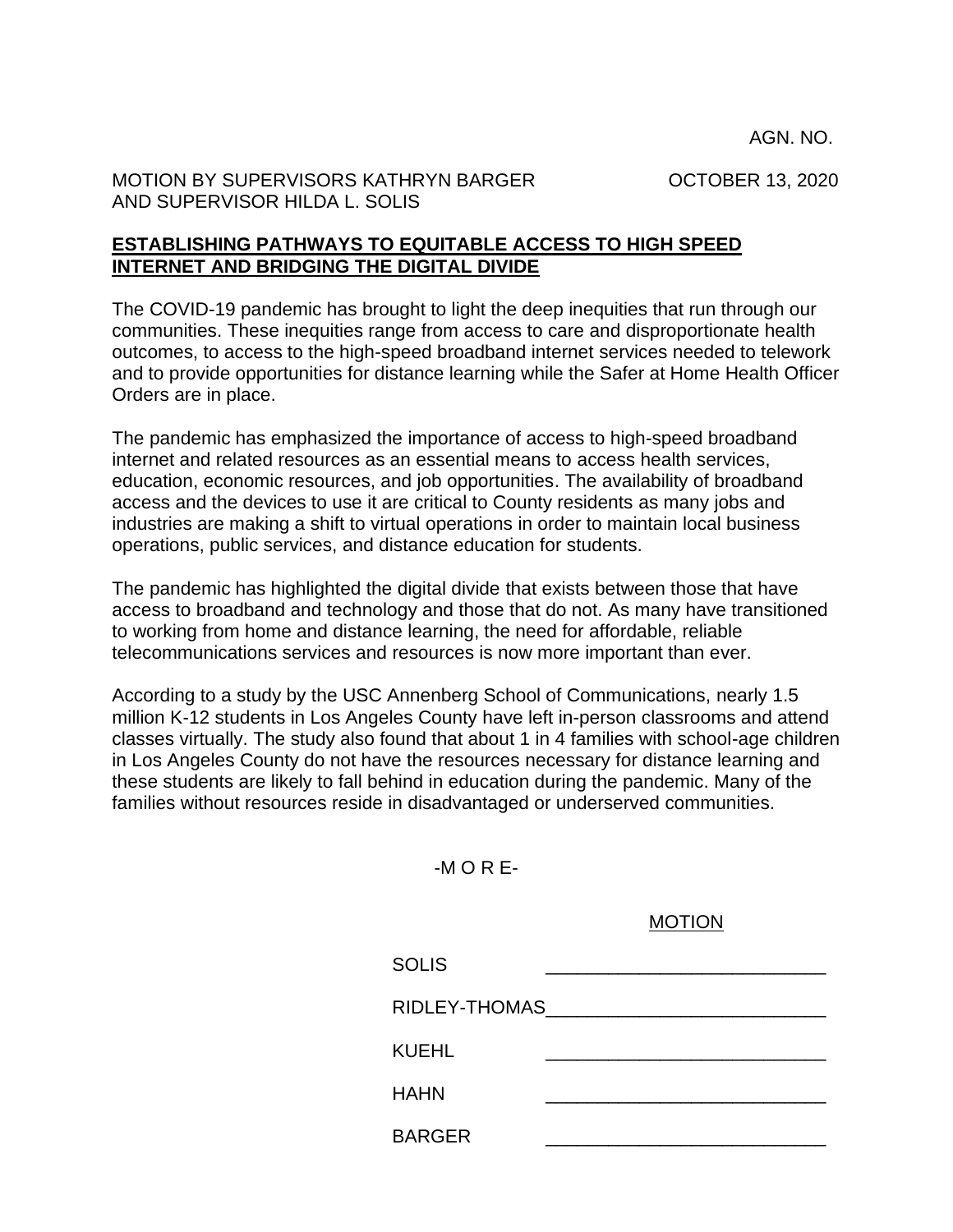According to the American Community Survey Data for Los Angeles County, approximately 283,000 households do not have internet access. A survey by the Los Angeles Times and the California Department of Education described the impact of the digital divide and the lack of digital inclusivity. Results showed that 97% of households in high-income areas had internet access and 87% had a computer at home; while only 65% of low-income areas had internet access and 51% had a computer at home.

In addition, one of the few silver linings of the impact of the pandemic, has been the adaptation to technological solutions to address the inability to meet in-person. This includes the rapid use and integration of telehealth as an essential way to provide access to health care, especially for our most vulnerable populations. The rise of telehealth may be solution to individuals that cannot take time off from work or their other responsibilities to attend to their health needs.

During the COVID-19 crisis, funding was provided by both the public and private sectors to provide laptop computers and other devices to those in need; however, it quickly became apparent that unless connectivity was available, the devices were not as useful as intended. Access to connectivity, digital literacy, and the devices are essential components to closing the digital divide and ensuring digital inclusion for all.

The County currently provides public Wi-Fi access at many facilities, including parks, libraries, and community/senior centers. The County also recently launched a Wi-Fi Locator tool to help residents find and stay connected through free, local Wi-Fi.

However, these are temporary solutions and ultimately the County needs to focus on major, regional, telecommunications infrastructure, including collaborating with the telecommunications industry to support development of "best in class" infrastructure to provide connectivity and services, especially in underserved rural communities.

One area of opportunity is to streamline the permitting of high-speed internet infrastructure and to ensure the County's permitting systems are in line with best practices. Current permitting ranges from ministerial encroachment permits for infrastructure within the public right-of-way, to discretionary Conditional Use Permits (CUP) for a traditional cell site located on private property or within public right-of-way.

Recently, the Department of Regional Planning, streamlined permitting for small cell wireless facilities in the unincorporated areas of the County by allowing them to be reviewed through Zoning Conformance Review procedure instead of the previously required CUP, considerably reducing the review cost and prcessing time. Continuing to explore best practices and learn from the experiences of local jurisdictions, such as the City of Long Beach, will help the County develop solutions to the streamlined and expedited permitting of such infrastructure.

The County has a unique opportunity to provide leadership in digital innovation by deploying advanced telecommunications networks and ensuring digital inclusion in the communities it serves. This may include updating policies, procedures, or ordinances, to incentivize the industry and provide consistent guidelines to standardize the process, while ensuring new installations meet the needs of residents and businesses.